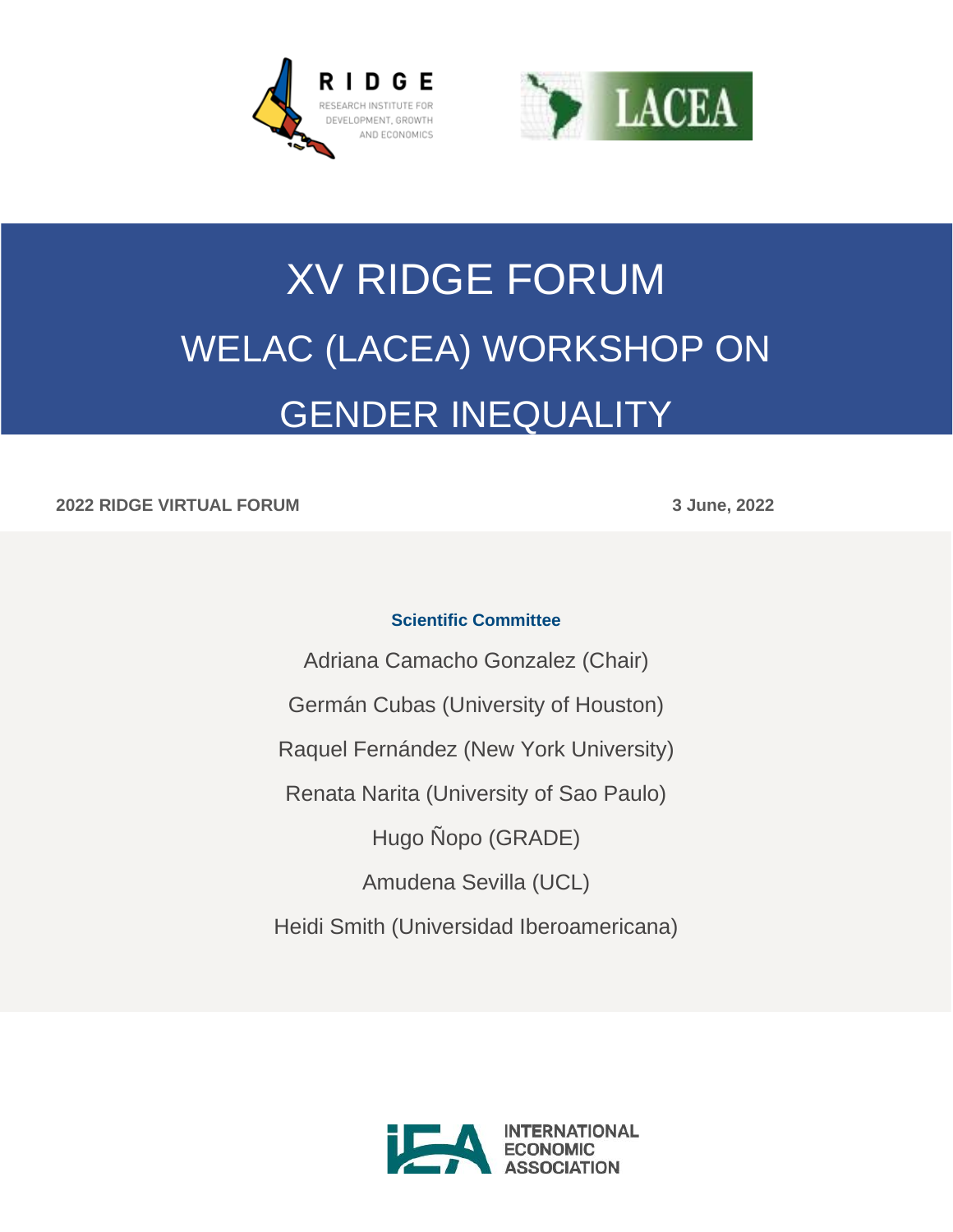## **Call for papers for the Workshop on Gender Inequality**

The Research Institute for Development, Growth and Economics (RIDGE) and the Women Economists in LAC - WELAC (LACEA) are pleased to announce a call for papers for the Workshop on "Gender Inequality", to be held virtual by Zoom on 3 June, 2022. The Workshop encourages the submission of papers that examine gender implications broadly defined from all fields in economics.

WELAC is a standing committee of LACEA whose goal is to promote and support the careers of women economists. This is our second workshop on Gender Inequality. The program for the first workshop and more information about WELAC can be found [here.](http://www.lacea.org/portal/index.php?option=com_content&view=article&id=179&Itemid=356)

The 2022 workshop will take place within the framework of the 2022 RIDGE Virtual Forum along with the following workshops:

LACEA Inequality & Poverty, 16 May

LACEA BRAIN, 17-18 May

Public Economics, 19-20 May

LACEA Labor, 23-24 May

LACEA Impact Evaluation Network, 24-25 May

LACEA-EHN Workshop on Historical Development, 25 May

LACEA Political Economy, 26-27 May

LACEA's Health Economics Network, 1-2 Jun

The RIDGE forums aim at the spreading of high-quality research in economics by bringing together prestigious researchers working on the frontier of knowledge to local and regional researchers and policymakers.

To view the programme of previous workshops please visit:

<http://www.ridge.uy/ridge-forums/>